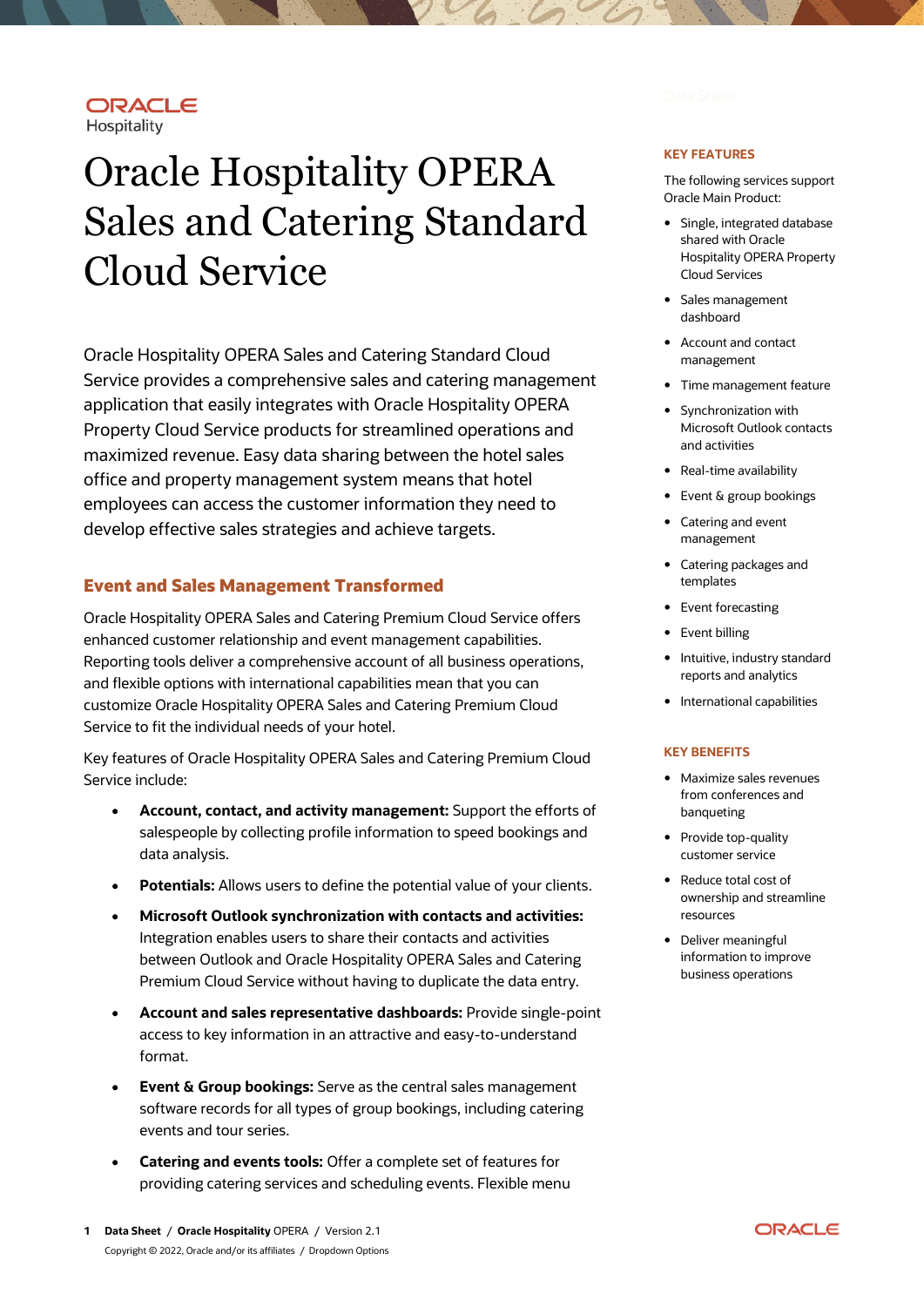options, item inventory control, catering packages, and multi-update functionality are just some highlights.

- **Event billing:** This feature allows for event actualization and immediate posting of event charges to the group folio.
- **Function diary:** Graphical display of events by function space provides drill-down features for in-depth details; offers full access to all details of existing and new bookings for easy and efficient workflows.
- **Interfaces to third-party systems:** Include e-reader boards.
- **Web Proposal:** One-click access when coupled with Web Proposal.
- **OPERA Web Services:** These may be used to expose meeting rooms, menus, items, and day delegate packages on your website; typically used to drive sales of smaller and less complex meetings and events.
- **Reports and data queries:** Include more than 50 out-of-the-box reports.

# **Superior Customer Relationship Management**

Two comprehensive dashboards, sales manager and account, for all customer information provides flexible, easy-to-use screens and management tools to help meet operational requirements. Oracle Hospitality OPERA Sales and Catering Premium Cloud Service's time management features include activities and graphical views of appointments and meetings for the sales team.

| <b>Account Information</b>                                           |              |                       |                                                                                                                                                                                                                       | <b>Blocks</b>                                         |                                                                                                                                     |                                                                                 |                                    |                                                          |                                            |
|----------------------------------------------------------------------|--------------|-----------------------|-----------------------------------------------------------------------------------------------------------------------------------------------------------------------------------------------------------------------|-------------------------------------------------------|-------------------------------------------------------------------------------------------------------------------------------------|---------------------------------------------------------------------------------|------------------------------------|----------------------------------------------------------|--------------------------------------------|
| Australia Ltd                                                        |              |                       |                                                                                                                                                                                                                       |                                                       | <b>Start Date End Date Status</b>                                                                                                   | Elock Name                                                                      |                                    | Rooms Pickup Property                                    |                                            |
| 5400 Main Avenue<br>Suite 200<br>Tom Bean, TX 75489<br>United States |              |                       | <b>Bus.</b> Segment.<br>CC.CI.CN<br><b>Industry</b><br><b>TK</b><br>Priority<br>TIER 1                                                                                                                                | <b>Last Block</b><br>80-00-00<br>08-03-14<br>08-31-14 | 07-06-14 07-07-14<br>ACT<br><b>Current and Future Blocks</b><br>08.03.14<br><b>FRO</b><br>08-08-14<br>DEF<br>09-05-14<br><b>DEF</b> | Audinalia Ltd Summer Party<br>Australa Ltd.<br>Australia Ltd.<br>Australia Ltd. |                                    | $\overline{44}$<br>44<br>o<br>48<br>ö<br>250<br>ö<br>250 | FSDH<br><b>FSDH</b><br>FSDH<br><b>FSDH</b> |
| Phone 713-258-5698                                                   |              |                       | Type<br><b>COMPANY</b>                                                                                                                                                                                                | 09-09-14<br>09.09.14                                  | 09-16-14<br><b>DEF</b><br>09-11-14<br>PRO<br>09-09-14 09-12-14<br>PRO                                                               | Asistrate Ltd.<br>Australa Ltd lead report<br>Australia Ltd                     |                                    | ö<br>Ü<br>Ü.<br>20<br>70<br>o.                           | FSDH<br><b>FSDH</b><br>FSDH.               |
| Fax<br>www.nicros.com<br>Webpage<br>Email                            |              | Hierarchy             | Property FSDH                                                                                                                                                                                                         |                                                       | 회                                                                                                                                   | Include Leads                                                                   |                                    | New Block                                                |                                            |
| Attachments<br><b>Hotes</b>                                          |              |                       | Edit                                                                                                                                                                                                                  | Activities<br>Date                                    | Type   T Own Furpose                                                                                                                |                                                                                 | C                                  |                                                          |                                            |
| <b>Contact Information</b>                                           |              |                       |                                                                                                                                                                                                                       | Last Activity                                         |                                                                                                                                     |                                                                                 |                                    | ACT OTEN LOST PRO BINER                                  |                                            |
| Mr John Whale                                                        |              |                       |                                                                                                                                                                                                                       | 17-18-14                                              | FOLLOV X IB<br><b>Current and Future Activities</b>                                                                                 | **Follow Up on Contract - S                                                     | CROS EREY                          |                                                          |                                            |
| 5400 Main Avenue<br>Suite 200<br>Tom Bean, TX 75489<br>United States |              | Postton<br>Department | 3,200<br>ы<br>FOLLOW X IB<br>**Follow Up on Contract - S<br>$07 - 24 - 14$<br>ÿ<br>2,400<br>INFO.<br>fyi - block furned DEF<br>07-24-14<br>X ALL<br>1,600<br>07-26-14<br>SIL<br>逝<br>Site Visit<br>E IIIE<br>800<br>o |                                                       |                                                                                                                                     |                                                                                 |                                    |                                                          |                                            |
|                                                                      |              | Influence             | ٠<br>$\left  \cdot \right $<br>Property FSDH<br>Property FSDH<br>New <b>Schiff</b>                                                                                                                                    |                                                       |                                                                                                                                     |                                                                                 | Tatal Room Nights<br>$\bullet$     | <b>Beports</b>                                           |                                            |
| 713-258-5698<br>Phone<br>Fax                                         |              |                       |                                                                                                                                                                                                                       |                                                       |                                                                                                                                     |                                                                                 |                                    |                                                          |                                            |
|                                                                      |              |                       |                                                                                                                                                                                                                       |                                                       | Production YTD (in USD)                                                                                                             |                                                                                 |                                    |                                                          |                                            |
| Email terrignest.com                                                 |              |                       | Contact                                                                                                                                                                                                               |                                                       | Property FSDH                                                                                                                       | $\pm$                                                                           | V Rollup Sub-Account Statistics    | Company Subsidiary                                       | $\vert$                                    |
| <b>Notes</b>                                                         |              |                       | New                                                                                                                                                                                                                   |                                                       | Gross<br>IF Net                                                                                                                     |                                                                                 | IV Include LegacyManual Statistics |                                                          |                                            |
| Name                                                                 | <b>jolly</b> | Position              | Department                                                                                                                                                                                                            |                                                       |                                                                                                                                     | Total                                                                           | Individual                         | Group                                                    |                                            |
| Missie, John                                                         | Tom Bean     |                       |                                                                                                                                                                                                                       |                                                       | Room Nights                                                                                                                         | 380                                                                             | 11                                 | 369                                                      |                                            |
| Melbourne, John                                                      | Ton Bean     | NP.                   | Businees Link                                                                                                                                                                                                         |                                                       | Avg. Rate                                                                                                                           | 298.93                                                                          | 19750                              | 301.95                                                   |                                            |
| Sveney, John                                                         | Ton Bean     | Director              |                                                                                                                                                                                                                       |                                                       | Room Revenue                                                                                                                        | 113,592.50                                                                      | 2,172.50                           | 111,420.00                                               |                                            |
| Smith, Joe                                                           | Torn Bean    |                       |                                                                                                                                                                                                                       |                                                       | F&B Resenue<br>Other Revenue                                                                                                        | 109,913.50<br>$-6,780.00$                                                       | 0.00<br>140.00                     | 109.913.50<br>$-6.920.00$                                | Print                                      |

The Account Dashboard displays account information, including contacts, activities, event and group bookings, and production statistics.

#### **A SINGLE, INTEGRATED DATABASE**

Oracle Hospitality OPERA Sales and Catering Premium Cloud Service provides the tools you need to support your hotel's sales strategies. But what really sets the system apart is its integrated database. Shared with the Oracle Hospitality OPERA Property Cloud Service products, this single database enables the systems to employ common functions for customer profiles and profile management, rates and rate management, room and function space inventory and availability. Capitalize on OPERA's market leading application for group and event billing and cashiering to generate invoices swiftly and accurately.

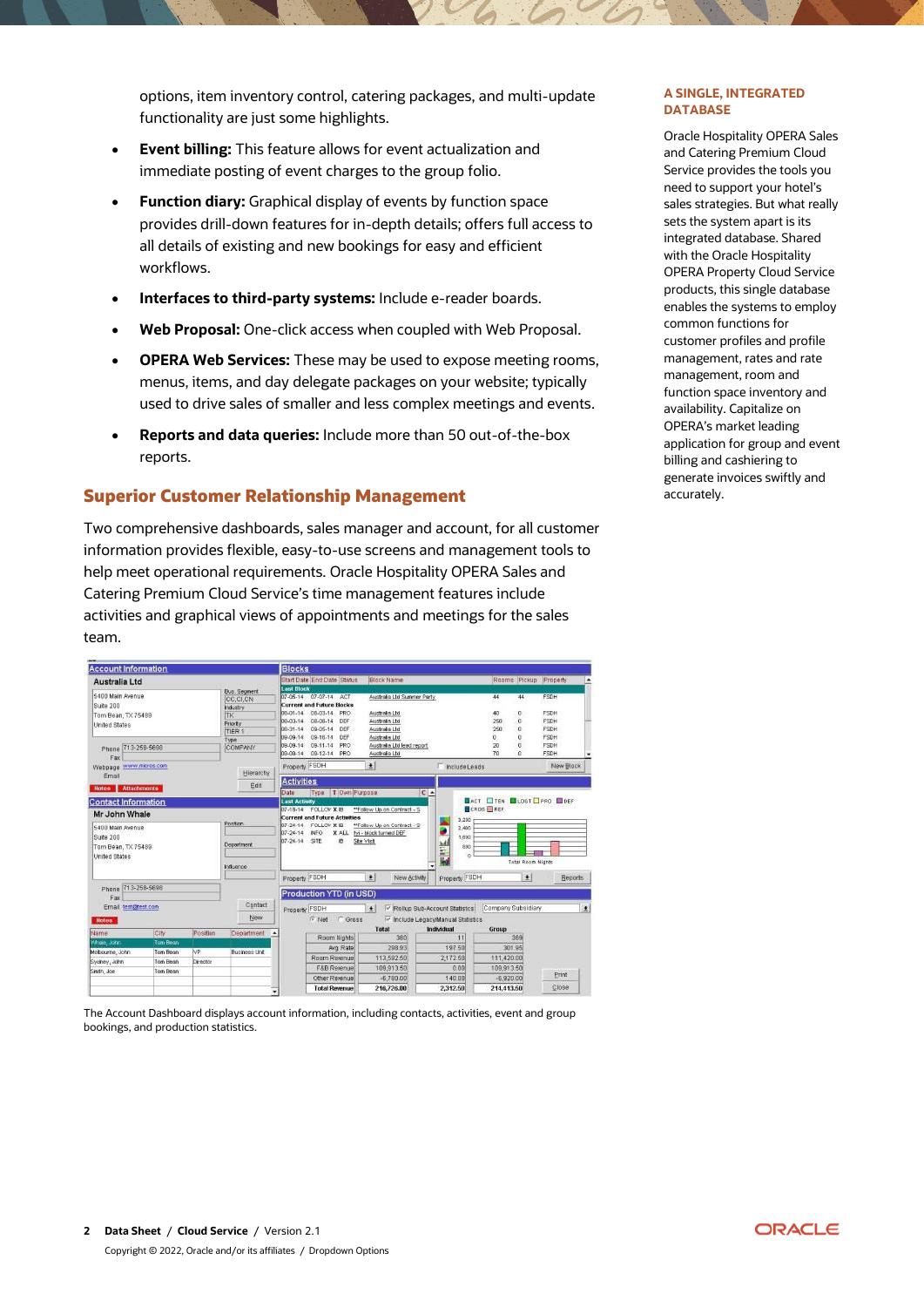## **Basic Event Management**

Oracle Hospitality OPERA Sales and Catering Standard Cloud Service enables you to create bookings, both residential and non-residential for all the different scenarios required by your clients. OPERA Sales and Catering Standard Cloud Service offers an easy way to create, copy, move and organize events for an intuitive event management experience. Function space availability can be checked with different event statuses easily identified from the function diary.



The Function Diary illustrates booking and usage of each function room.

#### **Group Rooms Control Log**

The Group Rooms Control feature within Oracle Hospitality OPERA Sales and Catering Standard Cloud Service provides a graphical overview of group rooms booked in the property – summary and detailed view. Comprehensive filter and sorting controls, including the ability to filter by property, sales manager, booking type, and status, allows relevant information to be displayed. Comparisons with budget and daily target assist with setting sales strategy.



The Event Billing functionality provides a quick and easy way to ensure event charges are posted correctly.

#### **RELATED PRODUCTS**

The Oracle Hospitality OPERA suite includes:

- Oracle Hospitality OPERA Property Cloud Services
- Oracle Hospitality OPERA Sales and Catering Cloud Services
- Oracle Hospitality OPERA Mobile Cloud Service
- Oracle Hospitality OPERA Room Reservation System
- Oracle Hospitality OPERA Customer Loyalty Tracking Cloud Service
- Oracle Hospitality OPERA Central Sales Cloud Services
- Oracle Hospitality OPERA Advanced Reporting and Analytics Cloud Service
- Oracle Hospitality OPERA Web Self-Service Cloud Service
- Oracle Hospitality OPERA Sales & Catering Web Self-Service Cloud
- Service Oracle Hospitality Web Booking Engine Cloud Service
- Oracle Hospitality Web Proposal Cloud Service
- Oracle Hospitality OPERA Gaming Cloud Service
- Oracle Hospitality OPERA Vacation Ownership System Cloud Service

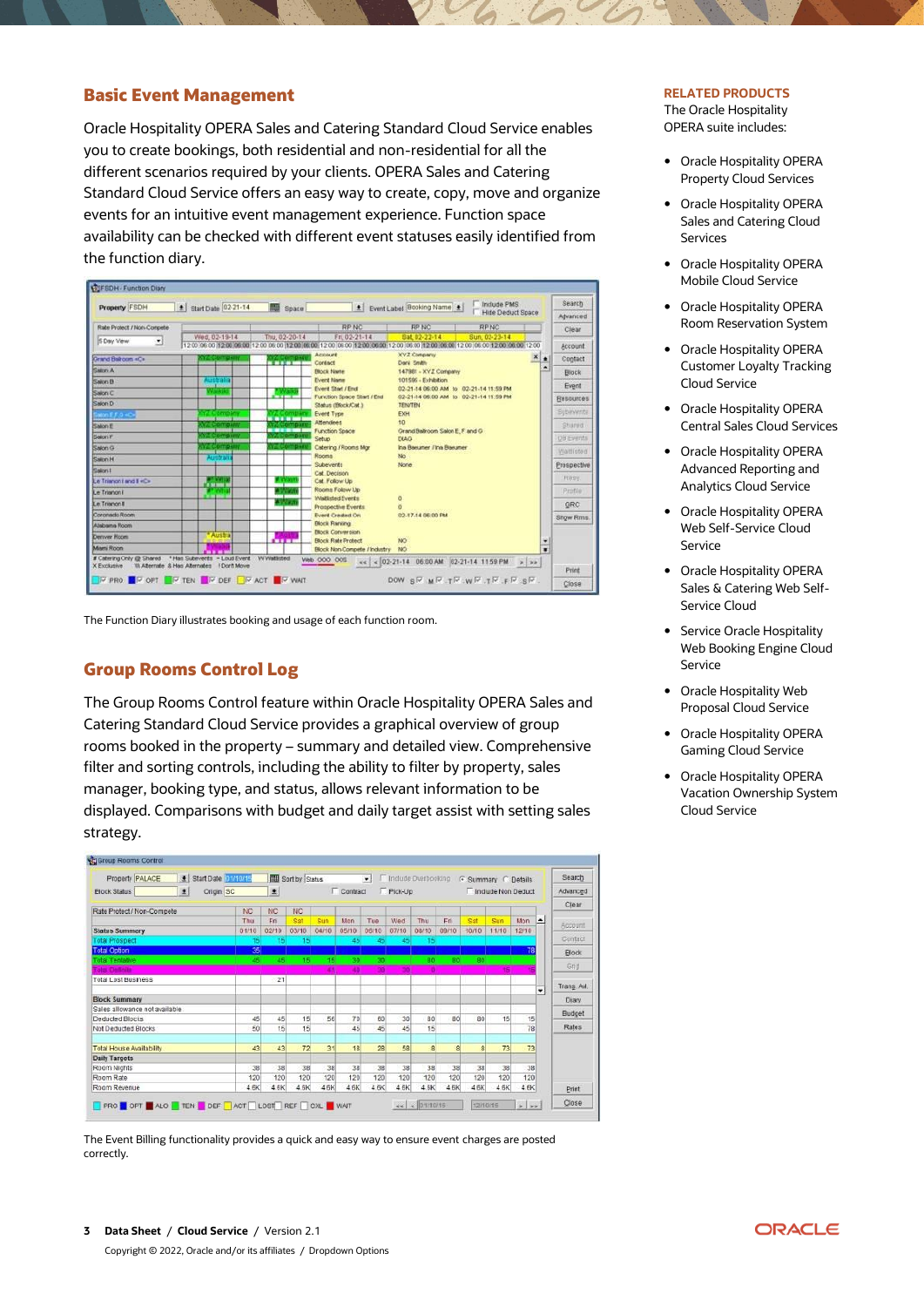# **A Fully Integrated System for Maximum Control**

The fully integrated Oracle Hospitality OPERA Sales and Catering Standard Cloud Service system removes barriers that exist with interfaced sales management software and property management systems. This includes problems and complexities that arise from needing to create, link and update records in multiple systems. With a single inventory to monitor and control, an organization can more effectively include the goals of the sales and catering department in the overall sales and inventory strategy. By providing visibility to all group bookings, OPERA Sales and Catering Standard Cloud Service enables the most accurate rooms forecast and drives revenue management.

# **Reports and Utilities**

Powerful reports and utilities make it easy to analyze the wealth of information stored in Oracle Hospitality OPERA Sales and Catering Standard Cloud Service. Industry standard reports incorporate the ability to monitor activity and performance, and gain valuable insights into history and forecast data – delivering meaningful information when and where you need it. Empower your users with an effortless Report Writer feature. Data extraction tools enable users to create customized database queries for mail merges, input to spreadsheets and more.

# **Integration with Oracle Hospitality OPERA Central Sales**

# **Cloud Service**

With integration to Oracle Hospitality OPERA Central Sales Cloud Service, you can manage all revenue leads without any additional data entry on property – meaning all materialized revenue from the hotel is automatically uploaded to the corporate office. Sales force automation also provides central and local reporting, and contract management tools. By taking advantage of its superior sales force automation, you can:

- Send leads from your regional, national or global offices to the hotel.
- Reduce paperwork and e-mails between corporate offices and the hotel.
- Manage all revenue for leads without any additional data entry.
- Facilitate central and local reporting.